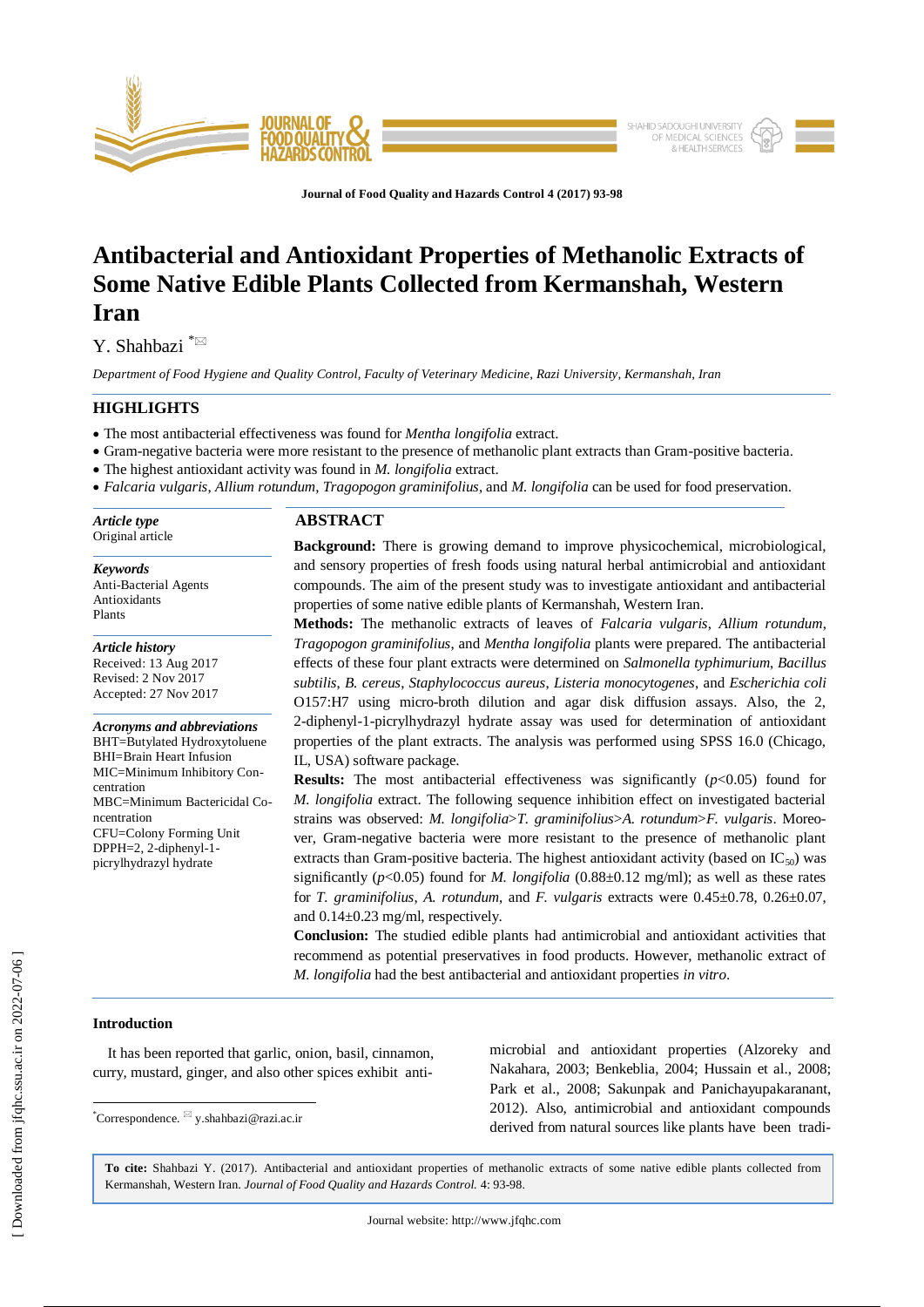tionally used for treatment of various diseases especially cancers as well as gastroenteritis (Runyoro et al., 2010). Epidemiological studies have indicated that there is a remarkable positive association between the high intake of fresh fruits and vegetables and a reduction rate of heart disease, mortality, different types of cancers, and other degenerative diseases (Conforti et al., 2009; Pal et al., 2012; Schinella et al., 2002; Shahbazi et al., 2015; Yang et al., 2016).

 Food-borne diseases have serious negative effects on public health and food security (Shahbazi and Shavisi, 2016). Moreover, there is growing demand to improve physicochemical, microbiological, and sensory properties of fresh foods using natural herbal antimicrobial and antioxidant compounds (Shahbazi et al., 2016). The use of antioxidants in food owing to their ability to control fat oxidation as well as increase the shelf life of the food is highly appreciated in food industries. butylated hydroxyanisole and Butylated Hydroxytoluene (BHT) are the most common synthetic antioxidants which is used in food products (Shahbazi et al., 2015). Despite the effectiveness and good stability, the use of these compounds due to their toxicity is limited in modern preservation methods (Alzoreky and Nakahara, 2003). Therefore, a particular tendency to use a healthy compounds such as edible plants and vegetables in food has arisen (Pal et al., 2012). Because of strong antioxidant and antimicrobial activities which are related to high levels of flavonoids and phenolic acid, some edible plants and vegetables are recommended as potential additives for food preservation (Sakunpak and Panichayupakaranant, 2012).

 Previous studies indicated that extracts of various edible plants have strong antibacterial and antioxidant activities in food models as well as *in vitro* (Asekun et al., 2007; Gulluce et al., 2007; Jaberian et al., 2013; Mkaddem et al., 2009; Monfared et al., 2012; Shafaghat, 2010). However, a study on the antibacterial and antioxidant activities of *Falcaria vulgaris* (Paghazeh), *Allium rotundum* (Sir-e-Kouhi), *Tragopogon graminifolius* (Sheng), and *Mentha longifolia* (Pouneh) collected from Kermanshah, West of Iran has not been carried out so far. Therefore, the aim of the present study was to investigate antioxidant and antibacterial properties of methanolic extracts of some native edible plants of Kermanshah, Western Iran.

# **Materials and methods**

#### *Collection of plant materials*

 The fresh leaves of *F. vulgaris*, *A. rotundum*, *T. graminifolius*, and *M. longifolia* plants were collected from Kermanshah, West of Iran during full flowering period (March to April 2016). The fresh leaves were air-dried in a shadow at  $25\pm1$  °C for 14 days. Authentications of the plants were done by Faculty of Agriculture, Razi University, Kermanshah, Iran. The voucher numbers of *F. vulgaris*, *A. rotundum*, *T. graminifolius,* and *M. longifolia* plants were 7163, 87981, 9160, and 3289, respectively.

## *Preparation of plant extracts*

 Five g of each fine-powdered plant was dissolved in 20 ml methanol and extracted with a shaker at  $25\pm1$  °C for 24 h. The extract was then filtered by Whatman filter paper no. 3, concentrated in a rotary evaporator (IKA, Germany) at 40 °C and stored at refrigerator  $(4\pm1$  °C) till next analysis (Motamed and Naghibi, 2010).

#### *Preparation of bacterial strains*

 *Salmonella typhimurium* (ATCC 14028), *Bacillus subtilis* (ATCC 6633), *B. cereus* (ATCC 11774), *Staphylococcus aureus* (ATCC 6538), *Listeria monocytogenes* (ATCC 19118), and *Escherichia coli* O157:H7 (ATCC 10536) were obtained from the culture collection of the Iranian Research Organization for Science and Technology, Tehran, Iran. The standard bacterial strains were incubated at 37 °C for 24 h after inoculation in Brain Heart Infusion (BHI) broth medium, adjusted to a final density of  $10^5$  Colony Forming Unit (CFU)/ml as an inoculum dose (Carović-Stanko et al., 2010).

# *Determination of the Minimum Inhibitory Concentration (MIC) and the Minimum Bactericidal Concentration (MBC)*

 The MIC values of methanolic plant extracts were determined using micro-broth dilution assay. Different concentrations of extracts ranging from 0.5 to 10 mg/ml were set up by serial dilution in BHI (Merck, Darmstadt, Germany) broth containing dimethyl sulfoxide (0.5% v/v). The 96-well sterile micro-titer plates were prepared by dispensing 180 µl BHI broth medium containing specified concentrations of the antibacterial agents and 20 µl bacterial inoculum (5 log CFU/ml) into each well. BHI broth containing inoculum without the analyzed materials (as positive control) and BHI broth containing the analyzed materials (as negative control) were evaluated in the last wells of each strip. The microplates were shaked at 300 rpm for 20 s and incubated at 37 °C for 24 h. The lowest concentration that completely inhibited the growth of microorganisms was defined as MIC value. To determine MBC, 20 µl of the content of each well with no invisible growth was sub-cultured on BHI (Merck, Darmstadt, Germany) agar and incubated at 37 °C for 24 h. The concentration of each extract in those wells that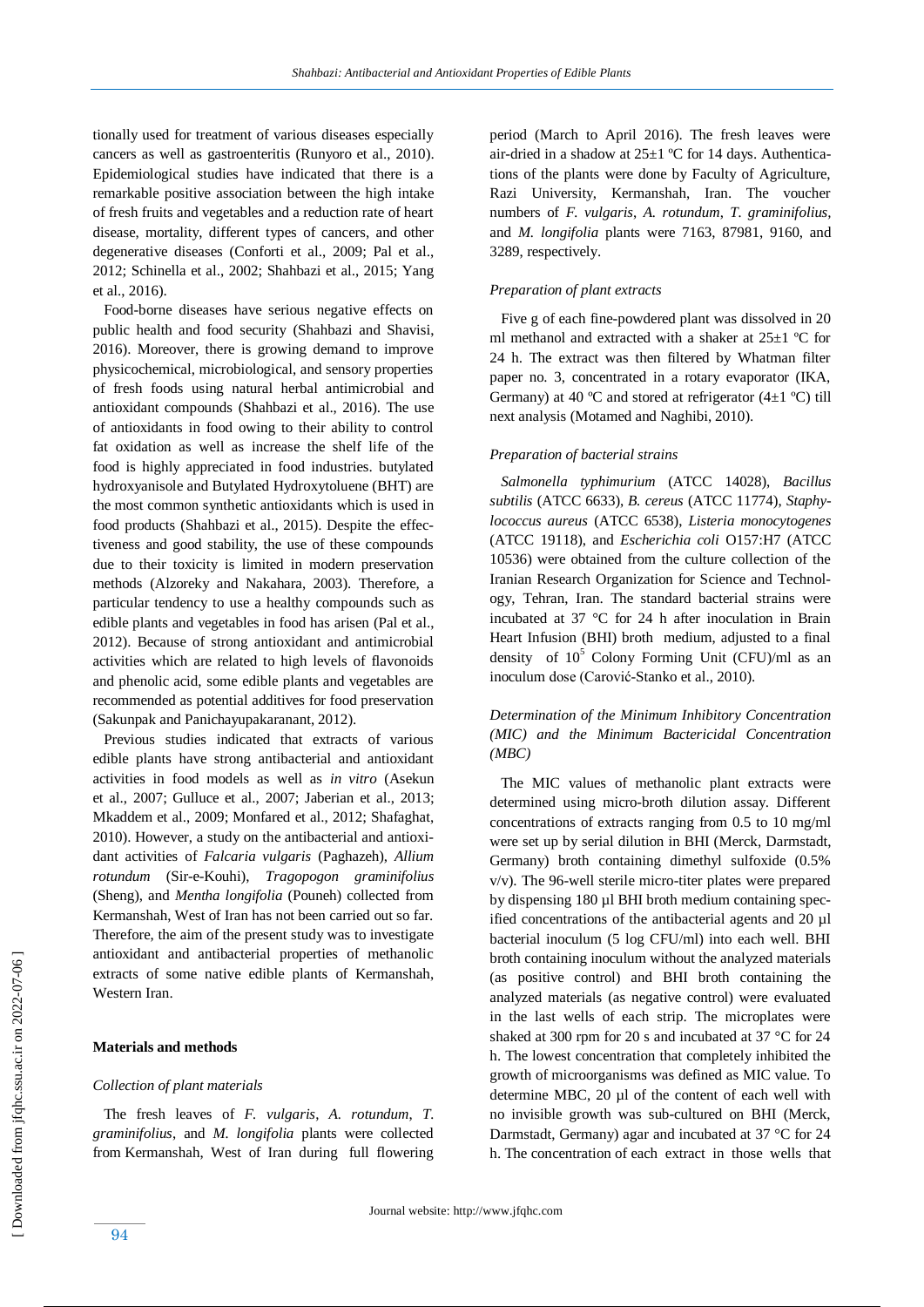yielded plates with no visible colonies was considered to be the MBC (Alves-Silva et al., 2013; Carović-Stanko et al., 2010; Shahbazi and Shavisi, 2016).

#### *Agar disk diffusion assay*

 For agar disk diffusion assay, 0.1 ml of each bacterial suspension  $(10^8 \text{ CFU/ml})$  was uniformly spread on BHI agar medium using a sterile cotton swab. Then, the sterile paper disks (6 mm in diameter) incorporated with 10 µl of the highest concentration of each plant extracts (10 mg/ml) was placed on the surface of each BHI agar. The plates were incubated for 24 h at 37 °C. In order to evaluate antibacterial activity, the diameter of inhibition zone was measured, then disk diameter (6 mm) was deducted and the inhibition zone was reported as  $\pi r^2(\pi = 3.14$  and r=radius of inhibition zone which described previously by Ghasemi Pirbalouti et al. (2016).

## *Antioxidant analysis of methanolic plant extracts*

 The 2, 2-diphenyl-1-picrylhydrazyl hydrate (DPPH) assay was used for determination of antioxidant properties of plant extracts. Stock solutions (100 mg/ml) of each plant extract as well as BHT (Merck, Darmstadt, Germany) as the synthetic standard antioxidant were prepared in methanol. Selected diluted concentrations were mixed to 1 ml DPPH methanol solution. The mixtures were then shaken and allowed to stand for about 30 min at  $25\pm1$  °C in the dark. Tests were conducted for investigated extracts and BHT (as synthetic antioxidant). The ultraviolet absorbencies of these solutions were measured at 517 nm using visible light spectrophotometer. Finally, the DPPH radical scavenging activity was evaluated as follow (Wannes et al., 2010):

 $DPPH (I%) = [(A<sub>blank</sub> - A<sub>sample</sub>)/A<sub>blank</sub>] \times 100$ 

Where  $A_{\text{blank}}$  is the absorbance of the blank sample and Asample is the absorbance of the plant extract. The sample concentration providing  $50\%$  inhibition  $(IC_{50})$  was calculated from the curve of radical scavenge activity (I%) against sample concentration.

#### *Statistical analysis*

 All experiments were carried out in triplicate. The analysis was performed using SPSS 16.0 for Windows (Chicago, IL, USA) software package. The significance level was considered *p*<0.05 in all experimental data obtained in this research.

## **Results**

food-related pathogens, including *S. aureus*, *B. subtilis*, *B. cereus*, *L. monocytogenes*, *S. typhimurium*, and *E. coli* O157:H7 are exhibited in Tables 1 and 2. As it can be seen, the most antibacterial effectiveness was significantly (*p*<0.05) found for *M. longifolia* extract, which inhibition zone and MIC were in the range of 3.14-12.45 mm and 2-10 mg/ml, respectively. The following sequence inhibition effect on investigated bacterial strains was observed: *M. longifolia*>*T. graminifolius*>*A. rotundum*> *F. vulgaris.* 

 Moreover, Gram-negative bacteria (*S. typhimurium* and *E. coli* O157:H7) were more resistant to the presence of methanolic plant extracts than Gram-positive bacteria (*S. aureus*, *B. subtilis*, *B. cereus*, and *L. monocytogenes*). *B. cereus* was significantly  $(p<0.05)$  the most sensitive bacterium for *M. longifolia*, *T. graminifolius*, *A. rotundum,* and *F. vulgaris* extracts with inhibition zones of  $12.45\pm0.03$ ,  $10.56\pm0.01$ ,  $7.04\pm0.01$ , and  $4.24\pm0.01$ mm, respectively.

 Based on the results of the present study, the highest IC<sub>50</sub> was significantly  $(p<0.05)$  found in *M. longifolia* (0.88±0.12 mg/ml); these rates for *T. graminifolius*, *A. rotundum,* and *F. vulgaris* extracts were 0.45±0.78,  $0.26 \pm 0.07$ , and  $0.14 \pm 0.23$  mg/ml, respectively.

# **Discussion**

 In general, it is assumed that the considerable antibacterial activities of *F. vulgaris, A. rotundum, T. graminifolius,* and *M. longifolia* extracts could be related to the phenolic compounds; the hydroxyl groups in phenolic compounds are thought to lead inhibitory action as these groups can interact with bacterial cell membrane to disrupt membrane structures and cause the leakage of cellular components. This will lead to the collapse of the proton motive force and depletion of the ATP pool and ultimately resulting in cell death (Gyawali and Ibrahim, 2014; Jay et al., 2005). On the other hand, the significant difference in the antimicrobial action of plant extracts is probably due to variability in the nature and concentration of main groups of chemical compositions (Lv et al., 2011). Moreover, we found that Gram-negative bacteria were more resistant to the presence of investigated methanolic plant extracts than Gram-positive bacteria. It may be related to the hydrophobic outer membrane surrounding the bacterial cell wall that restricts diffusion of lipophilic materials like extracts (Shahbazi and Shavisi, 2016). Some similar investigations on the *in vitro* antibacterial activities of *F. vulgaris*, *A. rotundum*, *T. graminifolius,* and *M. longifolia* extracts have been conducted (Alzoreky and Nakahara, 2003; Sakunpak and Panichayupakaranant, 2012; Shafaghat, 2010). Jaberian et al. (2013) collected *F. vulgaris* from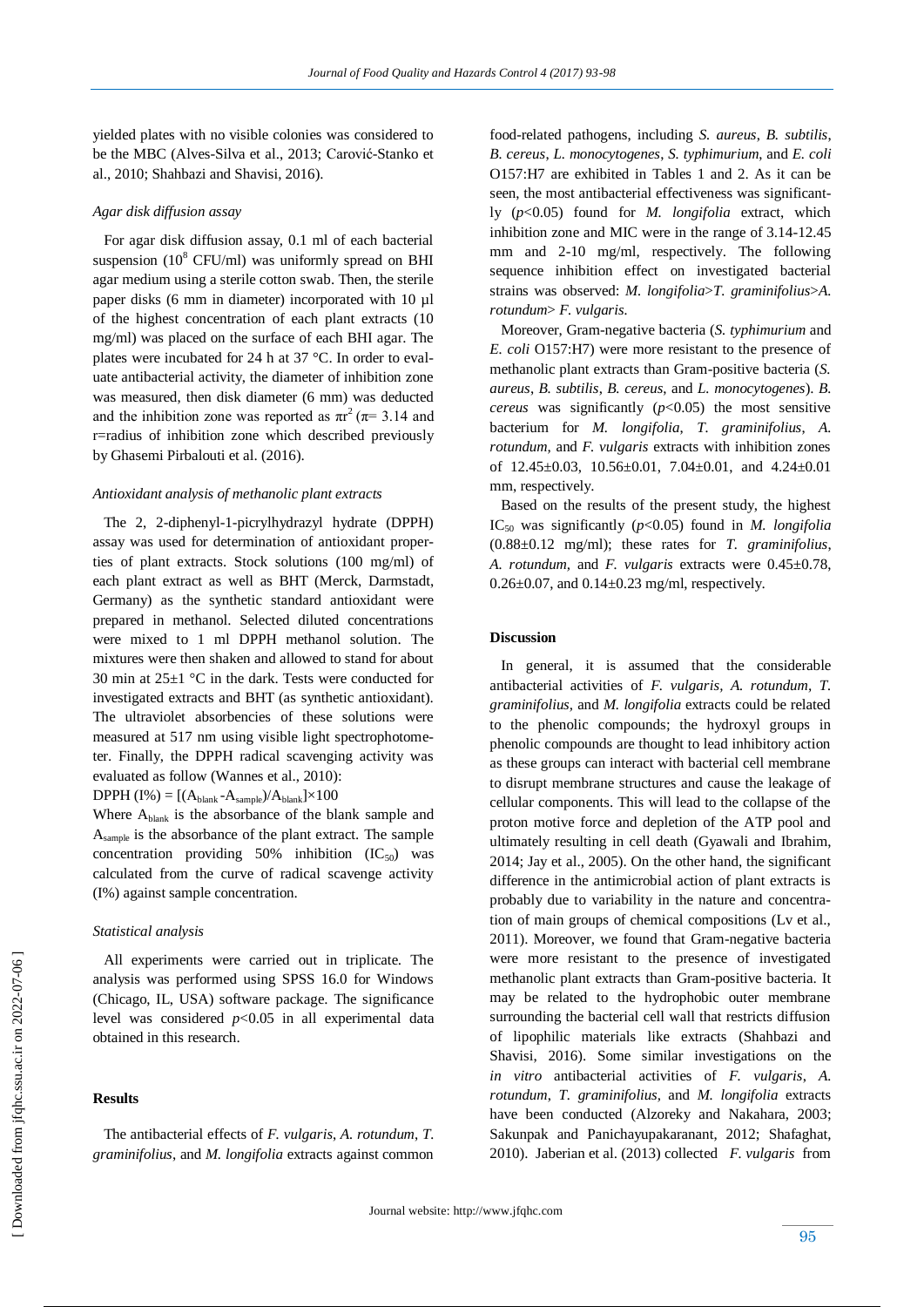| <b>Bacteria</b>    | M. longifolia        |            | T. graminifolius  |             | A. rotundum            |                     | <i>F. vulgaris</i>  |            |
|--------------------|----------------------|------------|-------------------|-------------|------------------------|---------------------|---------------------|------------|
|                    | MIC                  | MBC        | MIC.              | MBC         | MIC                    | <b>MBC</b>          | MIC                 | <b>MBC</b> |
| S. aureus          | $4\pm0.0^{\circ}$    | $4+0.0^b$  | $8+0.0^a$         | $8+0.0^a$   | $8 \pm 0.0^{\text{a}}$ | $10\pm0.0^{\rm a}$  | $>10^a$             | $>10^a$    |
| <b>B.</b> subtilis | $2{\pm}0.0^{\circ}$  | $4+0.0^b$  | $6+0.0^{b}$       | $6+0.0^{b}$ | $8+0.0^a$              | $8+0.0^a$           | $8+0.0^a$           | $10+0.0^a$ |
| B. cereus          | $2{\pm}0.0^{\circ}$  | $2+0.0^b$  | $6\pm0.0^{\circ}$ | $6+0.0^{b}$ | $8 \pm 0.0^{\circ}$    | $8 \pm 0.0^{\circ}$ | $8 \pm 0.0^{\circ}$ | $10+0.0^a$ |
| L. monocytogenes   | $8 \pm 0.0^{\circ}$  | $10+0.0^a$ | $>10^a$           | $>10^a$     | $>10^a$                | $>10^a$             | $>10^a$             | $>10^a$    |
| S. typhimurium     | $10\pm0.0^{\rm a}$   | $10+0.0^a$ | $>10^a$           | $>10^a$     | $>10^a$                | $>10^a$             | $>10^a$             | $>10^a$    |
| E. coli O157:H7    | $10{\pm}0.0^{\rm a}$ | $10+0.0^a$ | $>10^a$           | $>10^a$     | $>10^a$                | $>10^a$             | $>10^a$             | $>10^a$    |

**Table 1:** Antibacterial effect of methanolic extracts of *Falcaria vulgaris, Allium rotundum, Tragopogon graminifolius*, and *Mentha longifolia* indicated as Minimum Inhibitory/Bactericidal Concentrations (MIC/MBC; mg/ml)

\* The following concentrations were used in the present study: 0.5, 1, 2, 4, 6, 8 and 10 mg/ml

\* Columns representing different values are labeled with different letters (*p*<0.05)

**Table 2:** Antibacterial effect of methanolic extracts of *Falcaria vulgaris, Allium rotundum, Tragopogon graminifolius*, and *Mentha longifolia* using agar disk diffusion assay

| <b>Bacteria</b>    | Inhibition zone (mm)         |                         |                              |                   |  |  |  |  |
|--------------------|------------------------------|-------------------------|------------------------------|-------------------|--|--|--|--|
|                    | M. longifolia                | T. graminifolius        | A. rotundum                  | F. vulgaris       |  |  |  |  |
| S. aureus          | $8.88+0.01b$                 | $4.26 \pm 0.05^{\rm b}$ | $3.14 \pm 0.00^b$            | $3.14 \pm 0.00^a$ |  |  |  |  |
| <b>B.</b> subtilis | $12.31 \pm 0.01^a$           | $9.36 + 0.06^a$         | $6.11 \pm 0.06^a$            | $3.14 \pm 0.00^a$ |  |  |  |  |
| B. cereus          | $12.45 \pm 0.03^{\text{a}}$  | $10.56 + 0.01^a$        | $7.04 \pm 0.01$ <sup>a</sup> | $4.24 \pm 0.01^a$ |  |  |  |  |
| L. monocytogenes   | $7.05 \pm 0.06^{\rm b}$      | $3.14 + 0.07^b$         | $3.14 \pm 0.05^{\rm b}$      | ND.               |  |  |  |  |
| S. typhimurium     | $3.14 \pm 0.02$ <sup>c</sup> | $3.14 \pm 0.01^b$       | $3.14 \pm 0.02^b$            | ND.               |  |  |  |  |
| E. coli O157:H7    | $3.14 \pm 0.01^{\circ}$      | $3.14 \pm 0.05^{\circ}$ | $3.14 \pm 0.03^b$            | ND                |  |  |  |  |

\* ND: Not detected (the inhibition zone was not observed)

\* Columns representing different values are labeled with different letters  $(p<0.05)$ 

Hamedan province of Iran and examined its antibacterial effect by disk diffusion method. These authors found that methanolic extract of *F. vulgaris* (concentration of 10 mg/ml) had inhibition zone of 7-10 mm against various food-borne pathogens such as *B. cereus*, *E. coli*, *S. aureus*, *Pseudomonas aeruginosa*, *Proteus vulgaris,* and *Bacillus megateriu.* Moreover, Rasooli and Rezaei (2002) reported that *M. longifolia* essential oil had inhibition zone of 8-12 mm against *S. aureus*, *B. subtilis*, *B. cereus*, *L. monocytogenes*, *S. typhimurium,* and *E. coli*  O157:H7, which is in agreement with our findings. Also, these researchers showed high antibacterial activities of these extracts on Gram-positive and Gram-negative bacteria, which are in agreement with the results of the present study. However, reported different antibacterial activities of plant extracts could be due to the different bacterial strains, media, and chemical composition of the extracts (Hyldgaard et al., 2012; Lv et al., 2011).

 The antioxidant activity of plant leave extracts is mostly attributed to the active compounds of phenolic fraction present in them (Akrami et al., 2015; Wannes et al., 2010). In the present research, all studied plants were obtained at the same time during the flowering stage in order to prevent climatic, edaphic as well as developmental influence on the antioxidant activity. As previously reported, antioxidant activity of *M. longifolia* extract could be related to its phenolic content like phenolic acid, rosmarinic acid, and polyphenols (Asekun et al., 2007; Gulluce et al., 2007; Mkaddem et al., 2009). Moreover, the remarkable difference in the antioxidant property of the investigated plant extracts is probably due to variability in the nature and concentration of main groups of chemical compositions (Lv et al., 2011). Similar with our findings, Gulluce et al. (2007) found that  $IC_{50}$  of methanolic extract of *M. longifolia* was 0.81 mg/ml. In another study by Mimica-Dukic et al. (1999), the antioxidant activity of *M. longifolia* extract was reported 0.85 mg/ml. Assadpour et al. (2016) found that the antioxidant activity of *A. rotundum* extract was 0.24 mg/ml, which is good in agreement with our findings. On the other hand, the remarkable antioxidant activity of methanolic *T. graminifolius* extract which encompasses a key role on various medicinal properties of this plant, including protective and healing function on peptic and duodenal ulcer and also wound healing and skin repairing activity (Farzaei et al., 2014a, b). Indeed, phenolic compounds are one of the main constituents of *Tragopogon* species, which has critical role in their antioxidant activities. Farzaei et al. (2014b) showed high content of total phenol  $(0.560 \pm 0.85 \text{ mg/g}$  gallic acid equivalents) in ethanolic extract from *T. graminifolius* aerial part. The potential antioxidant activity of the methanolic extracts of *F. vulgaris* showed a high effective free radical scavenging in the DPPH assay, which is good in agreement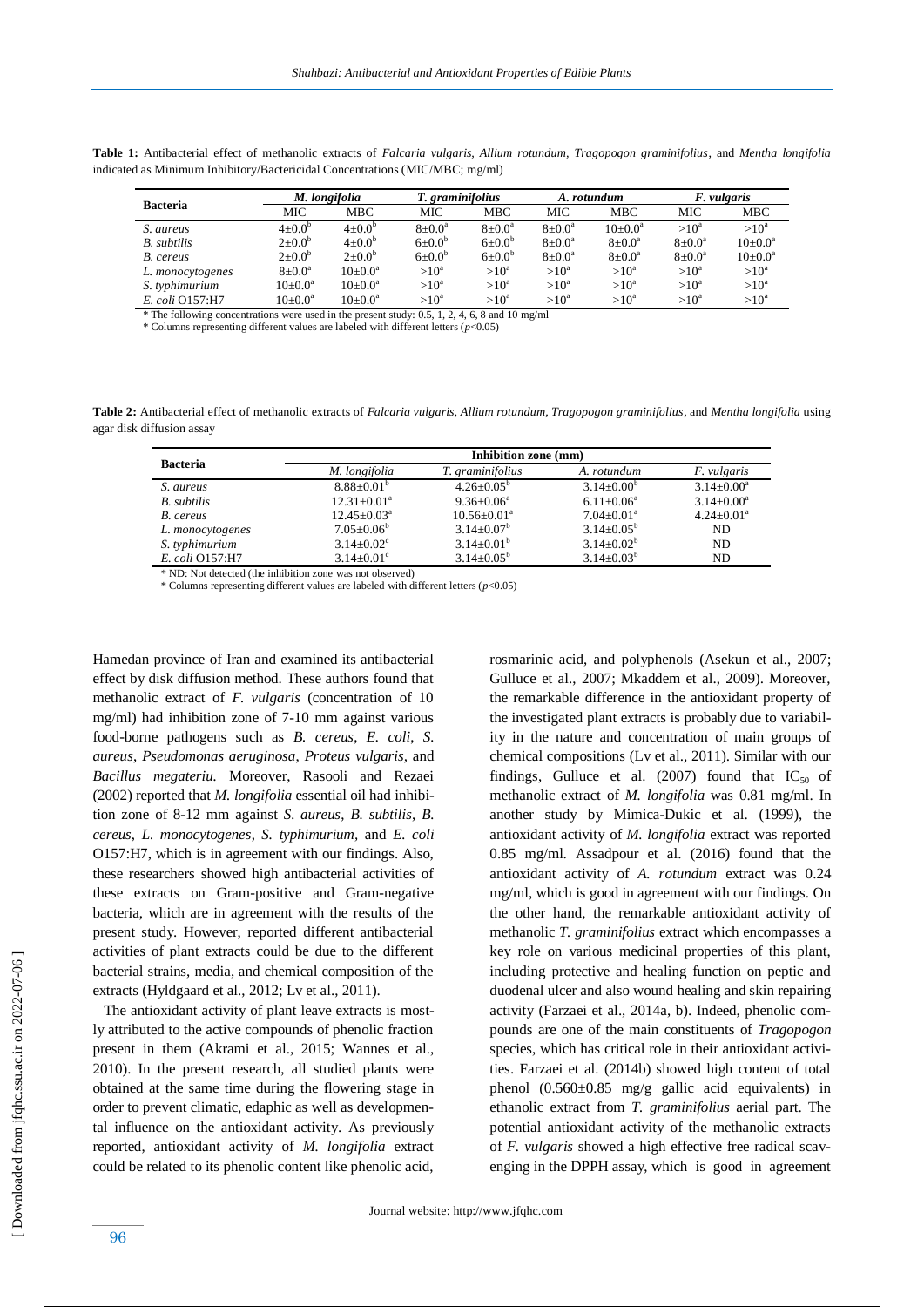with previous studies (Jaberian et al., 2013; Monfared et al., 2012; Shafaghat, 2010). Jaberian et al. (2013) collected *F. vulgaris* from Hamedan province in the West of Iran and examined its antioxidant property by DPPH assay. Based on their findings, the  $IC_{50}$  value of the methanolic extract of *F. vulgaris* was 0.1273 mg/ml. Monfared et al. (2012) reported that  $IC_{50}$  in DPPH, reducing power, and total antioxidant capacity of methanolic extract of *F. vulgaris* were 97.36±0.29, 200.118, and 0.147 μg/ml, respectively.

## **Conclusion**

 Based on the results of the present study, *F. vulgaris*, *A. rotundum*, *T. graminifolius*, and also *M. longifolia* had antimicrobial as well as antioxidant activities that recommended to be used as preservatives in food products. However, methanolic extract of *M. longifolia* had the best antibacterial and antioxidant properties *in vitro*. Further researches are required to identify the detail phytochemical compounds of these plant extracts responsible for their antibacteial and antioxidant characteristic.

## **Conflicts of interest**

There is no conflict of interest in this study.

#### **Acknowledgments**

 This research was ethically approved by the local institutional review board. The researcher is thankful to the taxonomist Dr. Seyed Mohammad Masoumi (Faculty of Agriculture, Razi University, Kermanshah, Iran) for his great assistance in the identification of the plant used in the study. This study was self-funded.

#### **References**

- Akrami F., Rodríguez-Lafuente A., Bentayeb K., Pezo D., Ghalebi S., Nerín C. (2015). Antioxidant and antimicrobial active paper based on *Zataria* (*Zataria multiflora*) and two cumin cultivars (*Cuminum cyminum*). *LWT-Food Science and Technology.* 60: 929-933.
- Alves-Silva J.M., dos Santos S.M.D., Pintado M.E., Pérez-Álvarez J.A., Fernández-López J., Viuda-Martos M. (2013). Chemical composition and *in vitro* antimicrobial, antifungal and antioxidant properties of essential oils obtained from some herbs widely used in Portugal. *Food Control*. 32: 371-378.
- Alzoreky N., Nakahara K. (2003). Antibacterial activity of extracts from some edible plants commonly consumed in Asia. *International Journal of Food Microbiology.* 80: 223-230.
- Asekun O.T., Grierson D.S., Afolayan A.J. (2007). Effects of drying methods on the quality and quantity of the essential oil of *Mentha longifolia* L. subsp. *Capensis*. *Food Chemistry.* 101: 995-998.
- Assadpour S., Nabavi S.M., Nabavi S.F., Dehpour A.A., Ebrahimzadeh M.A. (2016). *In vitro* antioxidant and

antihemolytic effects of the essential oil and methanolic extract of *Allium rotundum* L. *European Rview for Medical and Pharmacological Sciences.* 20: 5210-5215.

- Benkeblia N. (2004). Antimicrobial activity of essential oil extracts of various onions (*Allium cepa*) and garlic (*Allium sativum*). *LWT-Food Science and Technology.* 37: 263-268.
- Carović-Stanko K., Orlić S., Politeo O., Strikić F., Kolak I., Milos M., Satovic Z. (2010). Composition and antibacterial activities of essential oils of seven *Ocimum taxa*. *Food Chemistry*. 119: 196-201.
- Conforti F., Menichini F., Formisano C., Rigano D., Senatore F., Arnold N.A., Piozzi F. (2009). Comparative chemical composition, free radical-scavenging and cytotoxic properties of essential oils of six *Stachys* species from different regions of the Mediterranean area. *Food Chemistry.* 116: 898-905.
- Farzaei M.H., Khanavi M., Moghaddam G., Dolatshahi F., Rahimi R., Shams-Ardekani M.R., Amin G., Hajimahmoodi M. (2014a). Standardization of *Tragopogon graminifolius* DC. extract based on phenolic compounds and antioxidant activity. *Journal of Chemistry.* 2014: 1-7.
- Farzaei M.H., Rahimi R., Attar F., Siavoshi F., Saniee P., Hajimahmoodi M., Mirnezami T., Khanavi M. (2014b). Chemical composition, antioxidant and antimicrobial activity of essential oil and extracts of *Tragopogon graminifolius*, a medicinal herb from Iran. *Natural Product Communications.* 9: 121-124.
- Ghasemi Pirbalouti A., Izadi A., Malek Poor F., Hamedi B. (2016). Chemical composition, antioxidant and antibacterial activities of essential oils from *Ferulago angulata. Pharmaceutical Biology.* 54: 2515-2520.
- Gulluce M., Sahin F., Sokmen M., Ozer H., Daferera D., Sokmen A., Polissiou M., Adiguzel A., Ozkan H. (2007). Antimicrobial and antioxidant properties of the essential oils and methanol extract from *Mentha longifolia* L. ssp. *longifolia*. *Food Chemistry.* 103: 1449-1456.
- Gyawali R., Ibrahim S.A. (2014). Natural products as antimicrobial agents. *Food Control.* 46: 412-429.
- Hussain A.I., Anwar F., Sherazi S.T.H., Przybylski R. (2008). Chemical composition, antioxidant and antimicrobial activities of basil (*Ocimum basilicum*) essential oils depends on seasonal variations. *Food Chemistry.* 108: 986-995.
- Hyldgaard M., Mygind T., Meyer R.L. (2012). Essential oils in food preservation: mode of action, synergies, and interactions with food matrix components. *Frontiers in Microbiology*. 3: 1- 24.
- Jaberian H., Piri K., Nazari J. (2013). Phytochemical composition and *in vitro* antimicrobial and antioxidant activities of some medicinal plants. *Food Chemistry.* 136: 237-244.
- Jay J.M., Loessner M.J., Golden D.A. (2005). Modern food microbiology. 7<sup>th</sup> edition. Springer Science, New York.
- Lv F., Liang H., Yuan Q., Li C. (2011). *In vitro* antimicrobial effects and mechanism of action of selected plant essential oil combinations against four food-related microorganisms. *Food Research International.* 44: 3057-3064.
- Mimica-Dukic N., Popovic M., Jakovljevic V., Szabo A., Gašic O. (1999). Pharmacological studies of *Mentha longifolia* phenolic extracts. II. Hepatoprotective activity. *Pharmaceutical Biology.* 37: 221-224.
- Mkaddem M., Bouajila J., Ennajar M., Lebrihi A., Mathieu F., Romdhane M. (2009). Chemical composition and antimicrobial and antioxidant activities of *Mentha* (*longifolia* L. and *viridis*) essential oils. *Journal of Food Science.* 74: 358- 363.
- Monfared K.E., Rafiee Z., Jafari S. (2012). Phenolic content and antioxidant activity of *Falcaria vulgaris* extracts. *Analytical Chemistry Letters.* 2: 159-170.
- Motamed S.M., Naghibi F. (2010). Antioxidant activity of some edible plants of the Turkmen Sahra region in Northern Iran. *Food Chemistry.* 119: 1637-1642.
- Pal D., Banerjee S., Ghosh A.K. (2012). Dietary-induced cancer prevention: an expanding research arena of emerging diet related to healthcare system. *Journal of Advanced Pharmaceutical Technology and Research.* 3: 16-18.